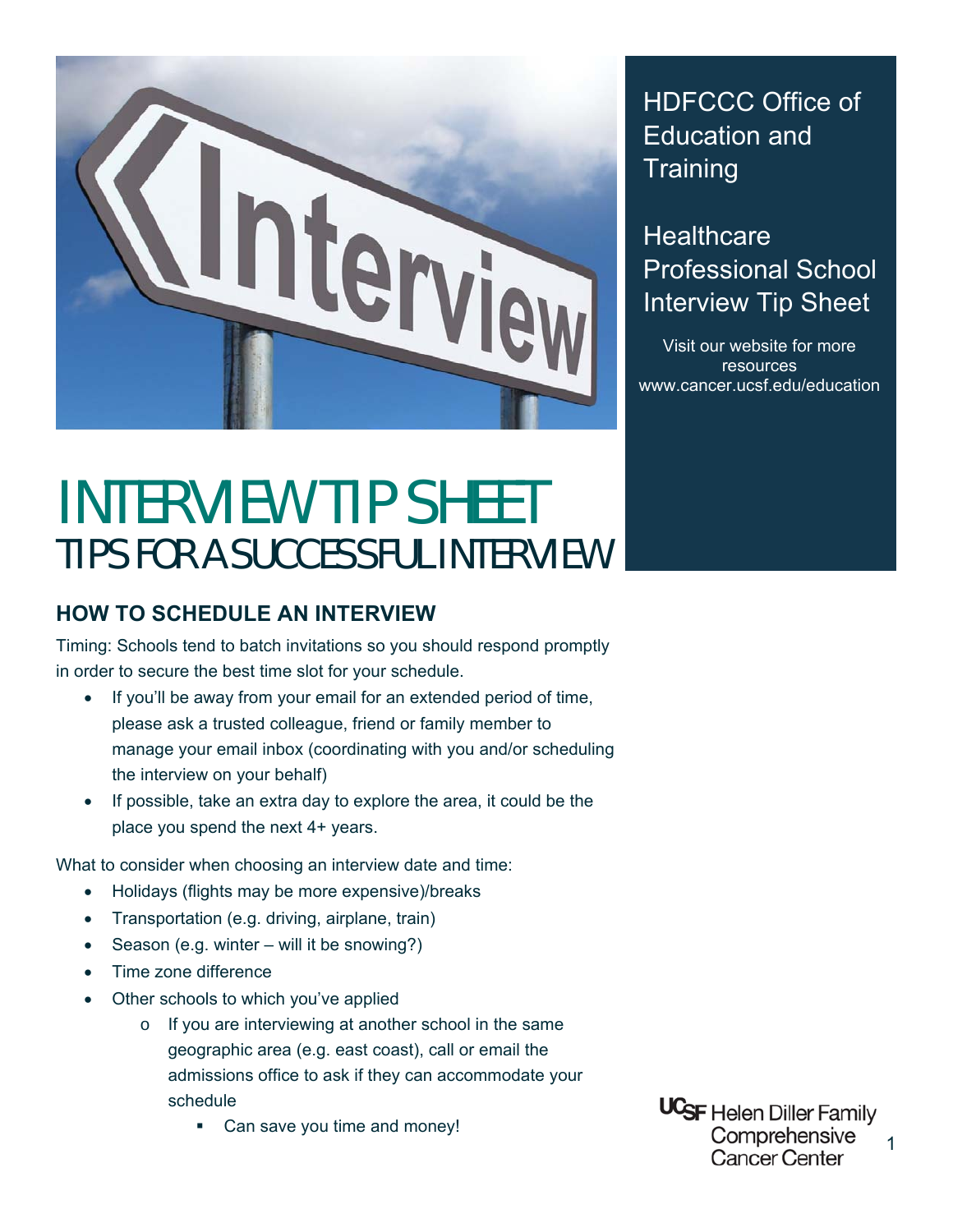

#### **What to Wear for an Interview**

Solid neutral colors are preferable:

- **Navy**
- Gray
- **Black**

Attire: It is worth investing in a suit (you can use again when interviewing for future jobs/residency programs)

- Men:
	- o Suits
	- Women (check the weather!):
		- o Pantsuits
		- o Slightly above knee or knee length skirt

Comfortable shoes: The school liaison will bring interviewees on a campus tour. Ensure your shoes have a good grip in case the ground is wet from rain/snow:

- Men:
	- o Leather lace-up or slip-on dress shoes in black or brown
- Women:
	- o Leather or fabric lace-up or slip-on dress shoes (e.g. flats, low-heel pumps)
	- o Avoid open-toed shoes and extremely high heels

When shopping for your interview suit, ask the store if they give discounts for medical school interview clothing. Some will give around 10% off.



## **Credit Cards with Mileage and Sign-Up Bonus**

If you will be flying a lot, it might be a good idea to research credit cards with mileage and sign-up bonus. This may help cover a cost of a flight!

Please read the sign up bonus carefully!



#### **Lodging**

- Find accommodation close to the campus (E.g. Hotel, Airbnb)
	- o Ideal for situations in which walking is your only option
- Reach out to friends and family who live in the area to see if you can stay with them.
- Student Housing Programs
	- o Current students may host applicants for a night free of charge. Take advantage of this opportunity as the current students can give you advice for the interview
- Ideal to have your own room so you can have a good night sleep before your interview!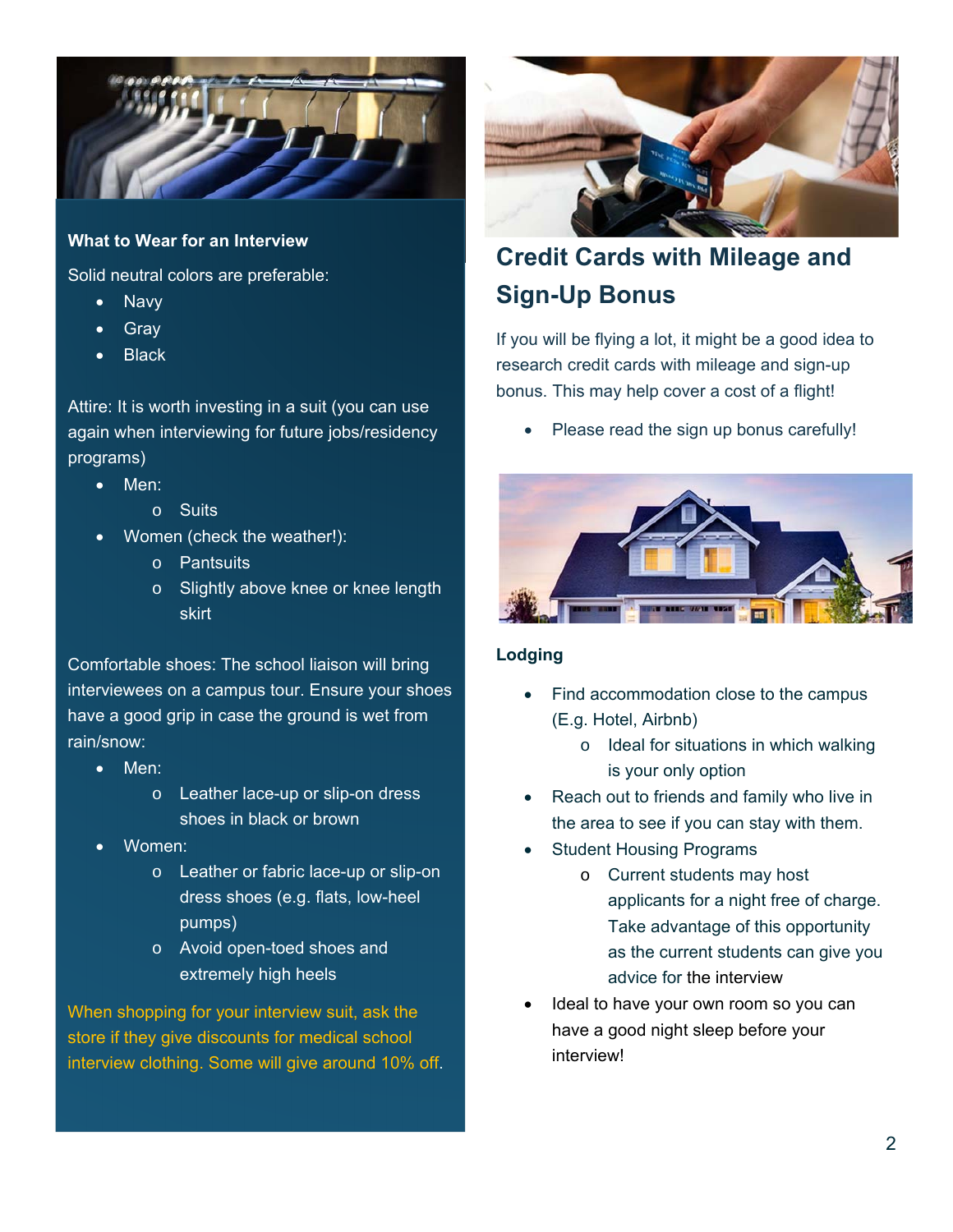

## **Preparing for the Interview**

#### Research about the interview(s):

- Will you have a one-on-one interview or group panel? Will it be a Multiple Mini Interview (MMI) setting (see below for more information on MMI)?
- Will it be a closed file or open file interview?

#### Practicing for the Interview

- Read your personal statement and additional application materials that were submitted
	- o Make sure you know what you put in your application!
- Research common interview questions
- Practice interview questions alone and in front of a mirror. Then practice with your family/friends. Get feedback!
- Rehearse your "tell me about yourself" answer, but keep it extemporaneous. Try to touch on things about yourself that will ensure you are remembered.
- Think about how to briefly summarize how your interest in medicine developed



#### Other important interview tips:

- If possible, do a mock interview with someone who has been an interviewer before and for the same amount of time as the real interview (practicing endurance).
- In the week before the interview, read current healthcare-related news articles.
- Be aware of problems facing our healthcare system.

#### Research about the school

- Know the school's mission, values, curriculum, and goals.
- Think about why you are applying for each school and why its curriculum/style fits you as a learner.
- Think about your interests and personal/professional goals
- Are there features of the school and/or its curriculum that align with your specific interests and goals?
	- o If so, these can be talking points!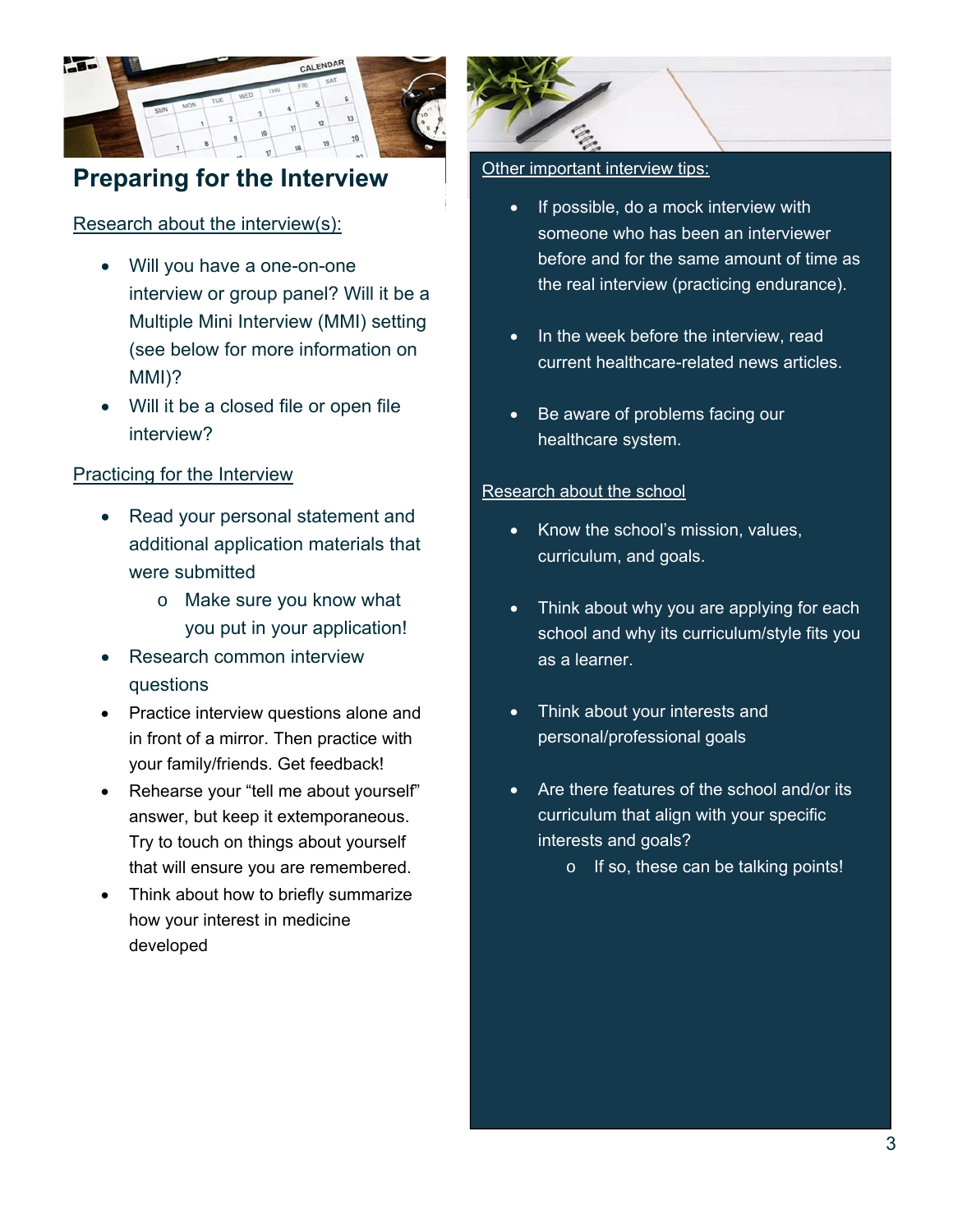

### **Day of the Interview**

- If possible, find the meeting location the day before your interview
- Arrive to your interview 30 minutes early
- Remember to act courteously and professionally at all times
	- o Around all faculty, trainees and administrative staff
	- o During tours, group meetings/orientation, interviews
- Greet everyone politely
	- o Including other applicants
- Turn off your phone and put it away
	- o Wear a watch
- Be humble and modest but confident
- Ask if you're allowed to send thank you emails or cards to your interviewers
- Take a 3 deep breaths before entering the interview room
- When mentioning your experience at UCSF, make sure to specify you've worked at the "University of California San Francisco" instead of "UCSF". UCSF is a prestigious institution – but can sometimes be confused with other institutions when acronyms are used.



## **What to Bring to the Interview**

A minimalistic briefcase/bag that can hold:

- Notepad and pen
- Multiple copies of your resume / CV
- Abstracts, articles, etc. that you published
- Questions to ask the interviewer
- Kleenex
- Advil
- Snack bar

The school will be passing out informational sheets as well.

## **Fee Assistance**

The Association of American Medical Colleges (AAMC) has a fee assistance program for the items listed below. Although these are not directly related to interviewing, the money you save can be spent later on interview costs.

- MCAT Official Prep Products
- MCAT Registration Fee
- Medical School Admissions Requirements (MSAR) website fee
- AMCAS fees